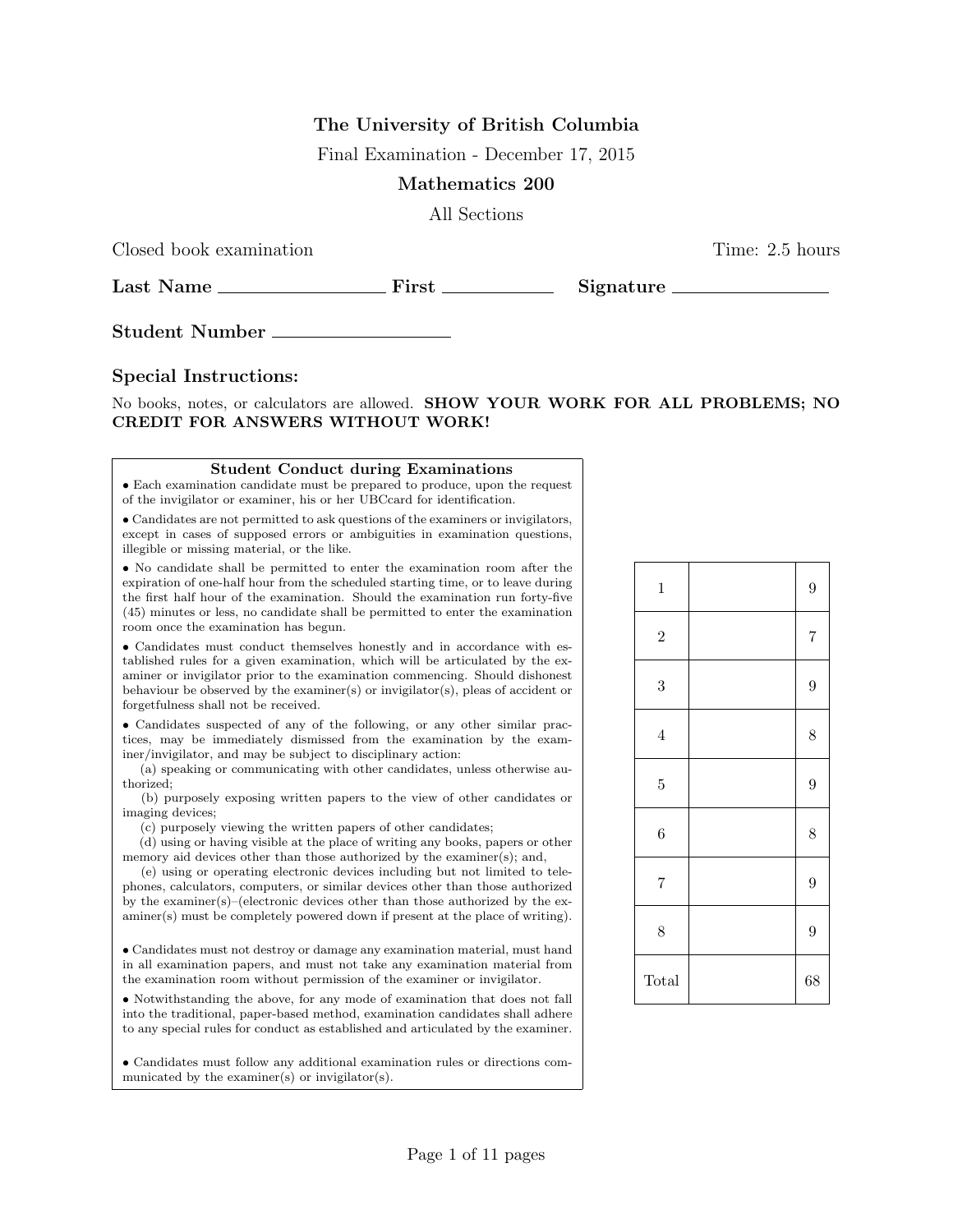[9] 1.

(a) Consider the plane  $4x + 2y - 4z = 3$ . Find all *parallel* planes that are distance 2 from the above plane. Your answers should be in the following form  $4x + 2y - 4z = C$ .

(b) Find the parametric equation for the line of intersection of the planes

 $x + y + z = 11$  and  $x - y - z = 13$ .

(c) Find the tangent plane to

$$
\frac{27}{\sqrt{x^2 + y^2 + z^2 + 3}} = 9
$$

at the point  $(2, 1, 1)$ .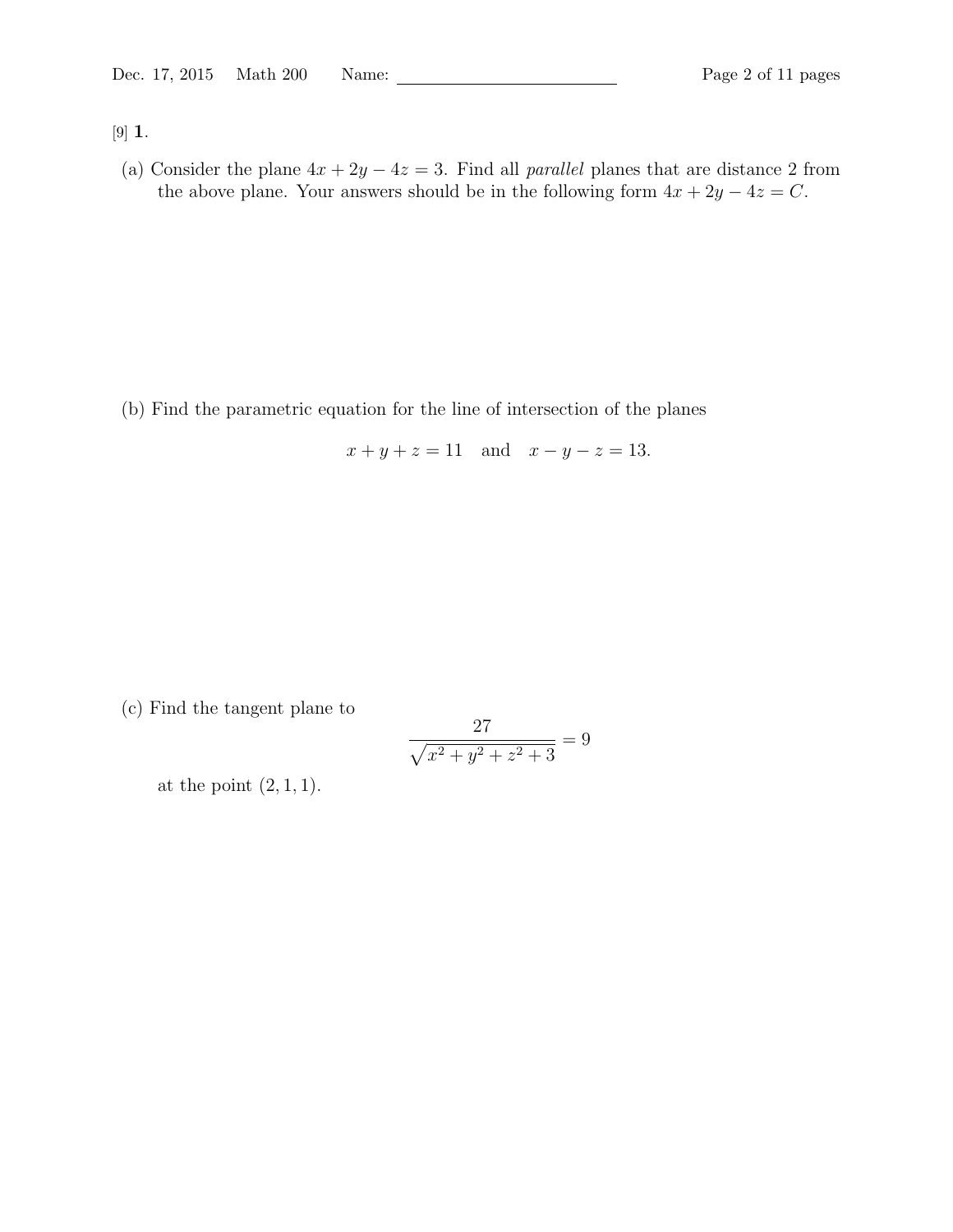[7] 2. A function  $T(x, y, z)$  at  $P = (2, 1, 1)$  is known to have  $T(P) = 5, T_x(P) = 1, T_y(P) = 2$ , and  $T_z(P) = 3$ .

 $(i)$  A bee starts flying at P and flies along the unit vector pointing towards the point  $Q = (3, 2, 2)$ . What is the rate of change of  $T(x, y, z)$  in this direction?

(i) Use linear approximation of T at the point P to approximate  $T(1.9, 1, 1.2)$ .

(iii) Let  $S(x, y, z) = x + z$ . A bee starts flying at P; along which unit vector direction should the bee fly so that the rate of change of  $T(x, y, z)$  and of  $S(x, y, z)$  are both zero in this direction?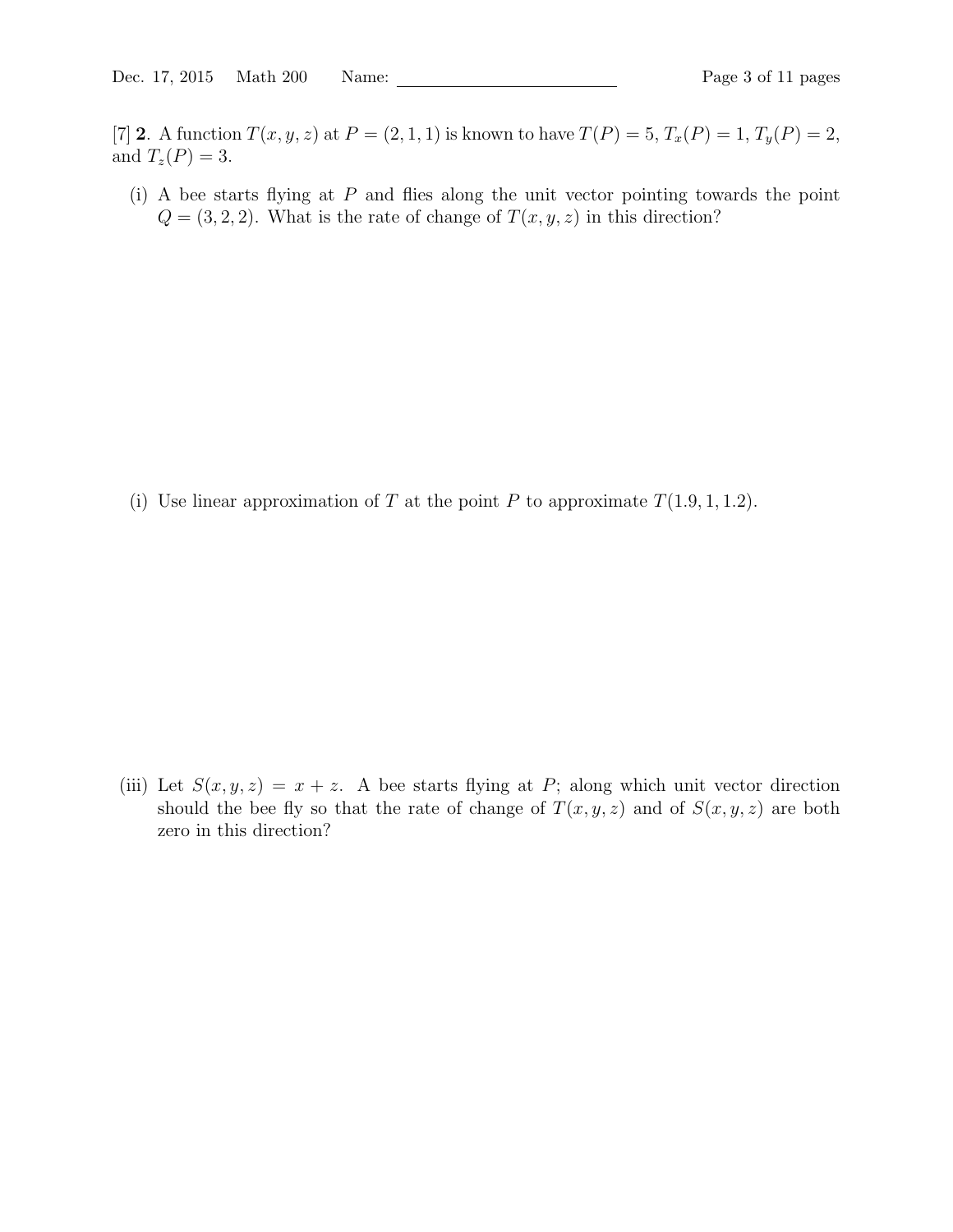- [9] 3. Let  $w(s,t) = u(2s+3t, 3s-2t)$  for some twice differentiable function  $u = u(x, y)$ .
- (a) Find  $w_{ss}$  in term of  $u_{xx}$ ,  $u_{xy}$ , and  $u_{yy}$  (you can assume that  $u_{xy} = u_{yx}$ ).

(b) Suppose  $u_{xx} + u_{yy} = 0$ . For what constant A will  $w_{ss} = Aw_{tt}$ ?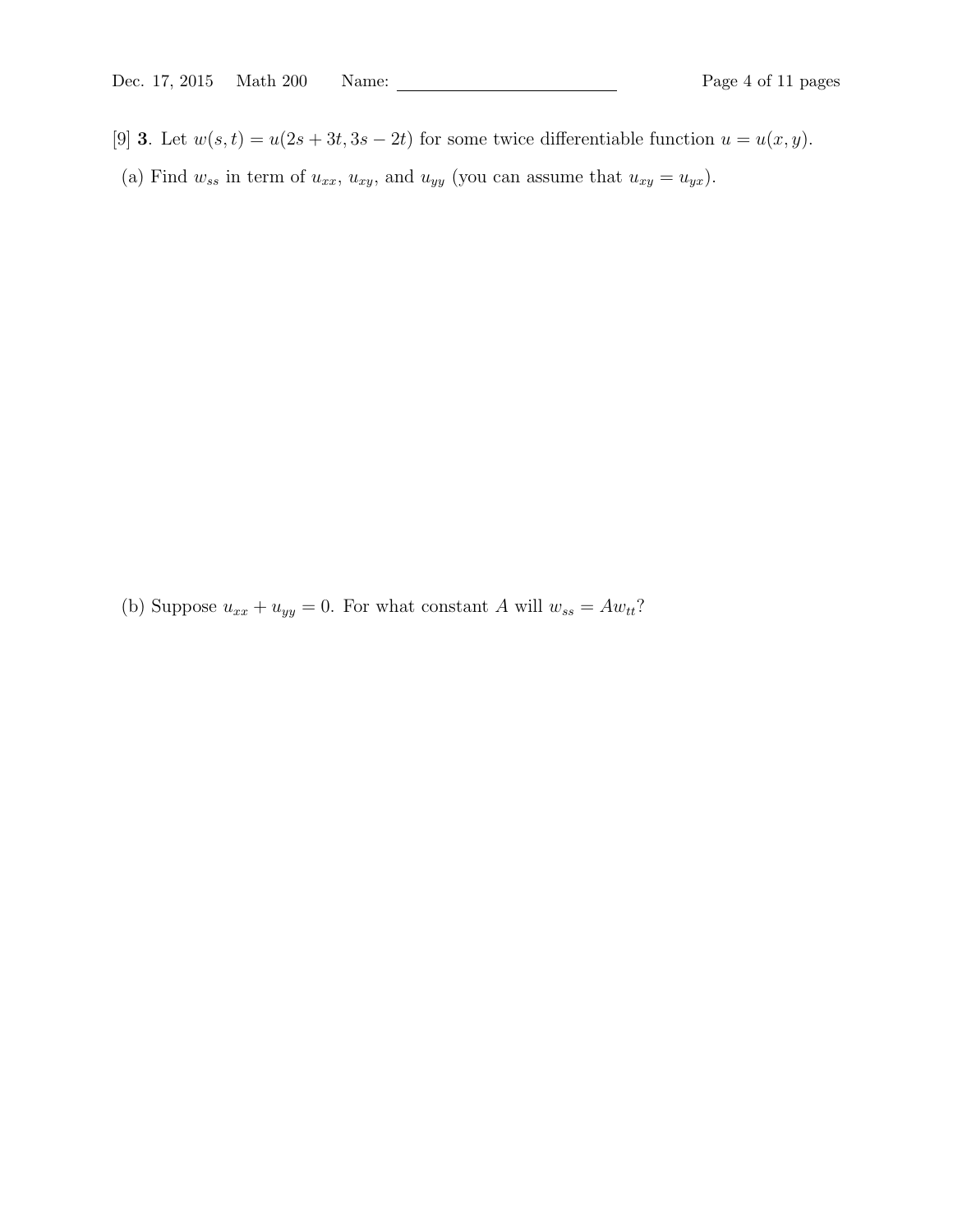[8] 4. Find and classify the critical points of  $f(x, y) = 3x^2y + y^3 - 3x^2 - 3y^2 + 4$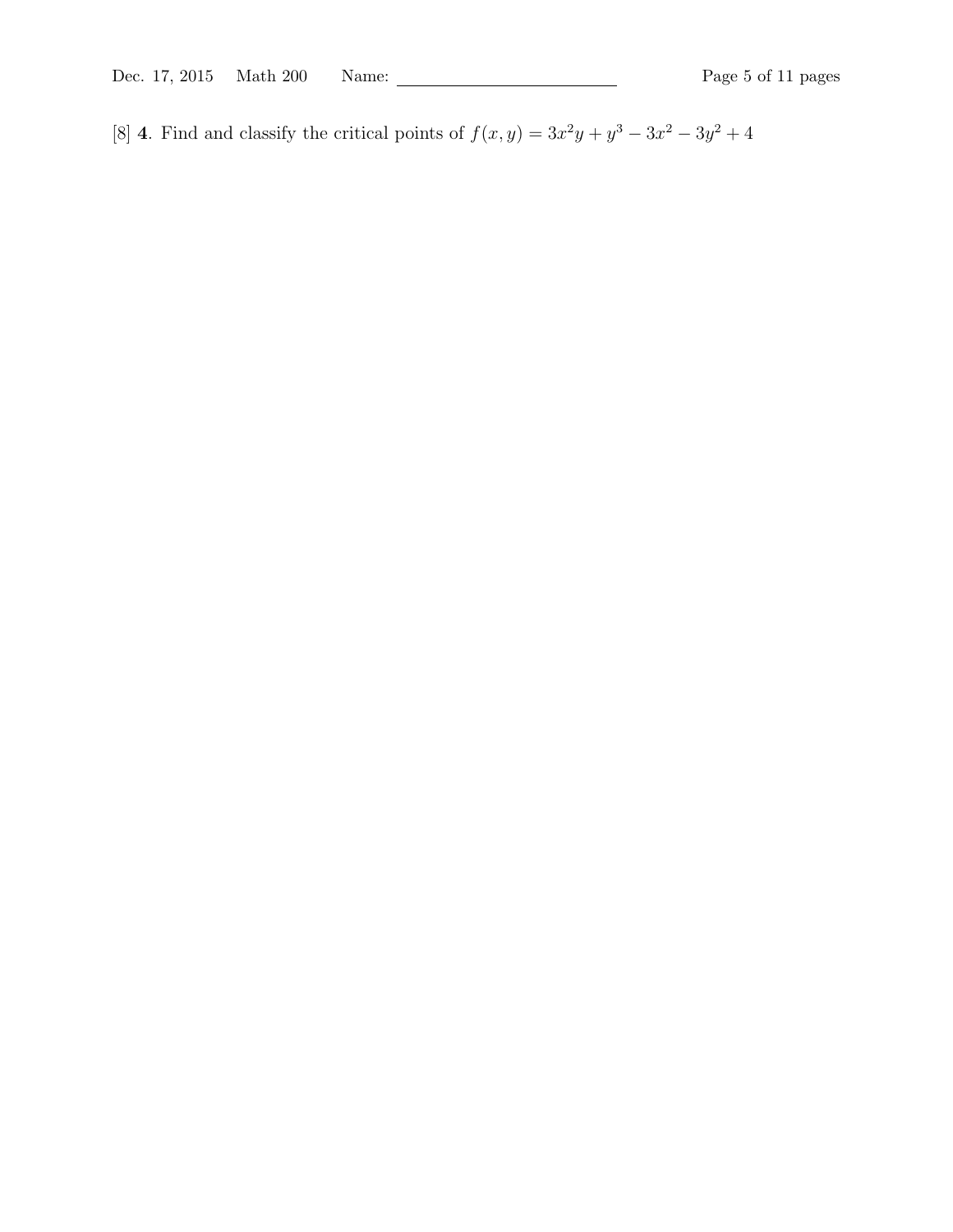[9] **5**. Use Lagrange multipliers to find the minimum and maximum values of  $(x + z)e^y$ subject to  $x^2 + y^2 + z^2 = 6$ .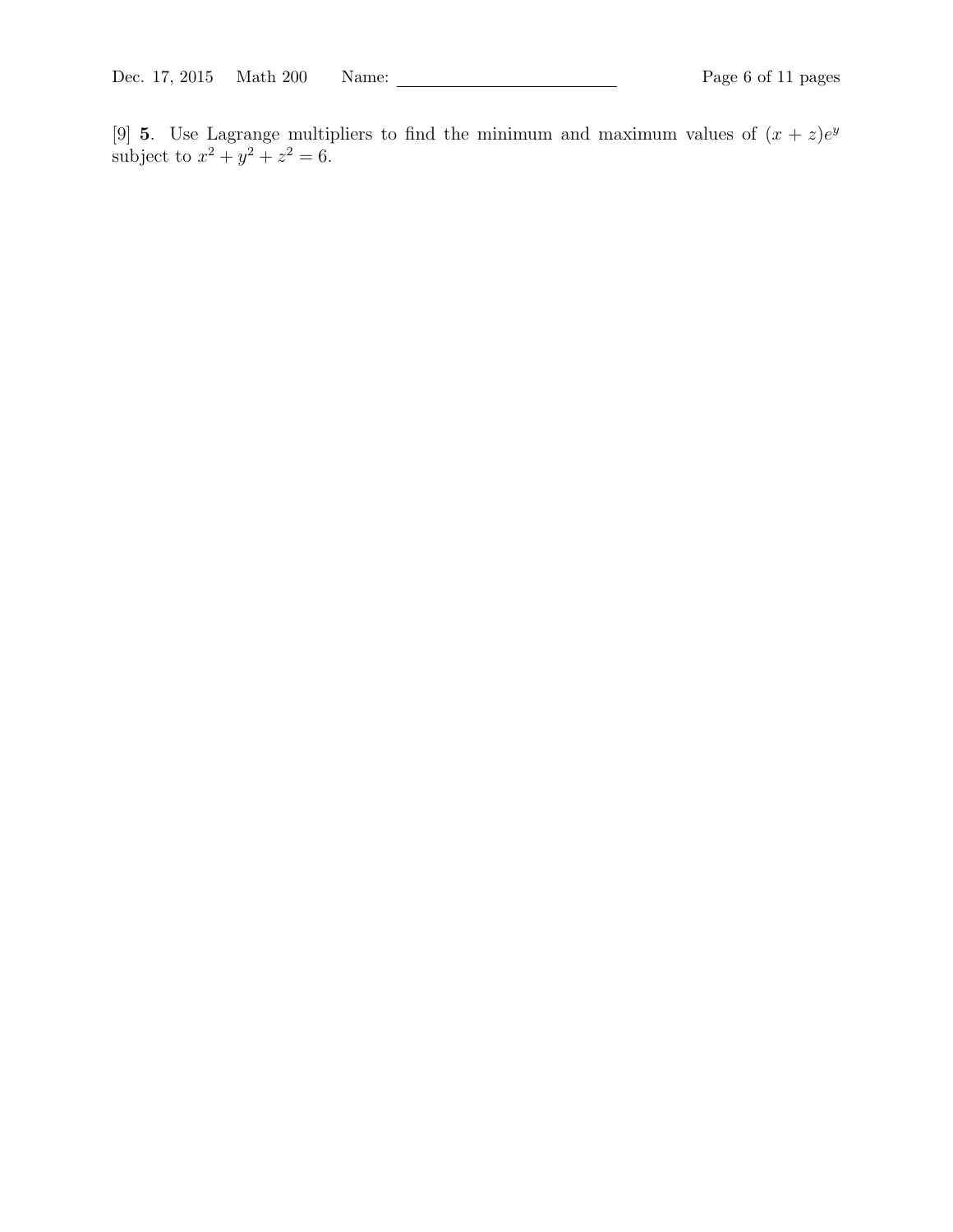- [8] 6. Consider the domain D above the x-axis and below parabola  $y = 1-x^2$  in the xy-plane.
- (a) Sketch D.
- (b) Express

$$
\int\int_D f(x,y)\,dA
$$

as an iterated integral corresponding to the order  $dx dy$ . Then express this integral as an iterated integral corresponding to the order  $dy dx$ .

(c) Compute the integral in the case  $f(x, y) = e^{x - (x^3/3)}$ .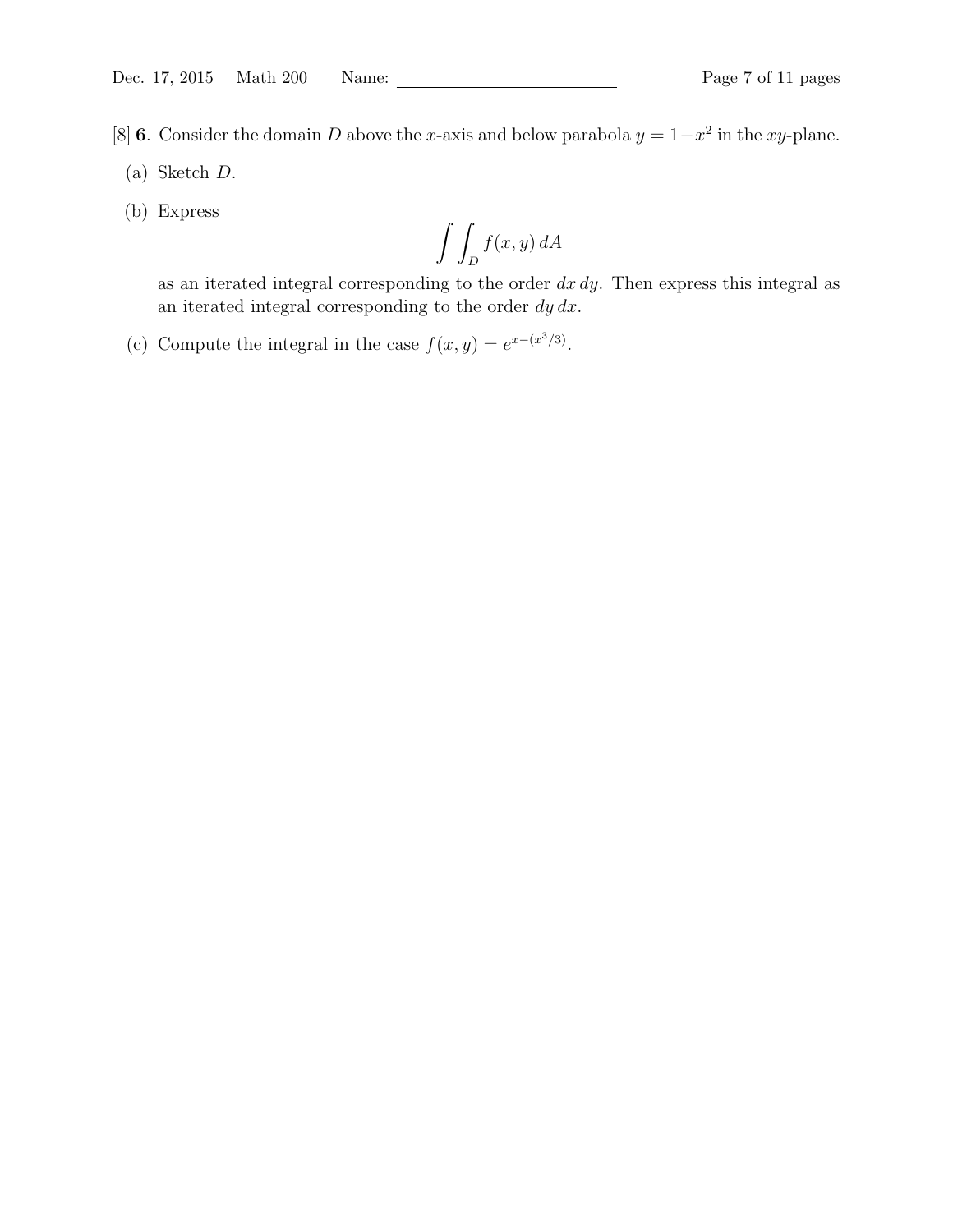[9] **7**. Let E be the region inside the cylinder  $x^2 + y^2 = 1$ , below the plane  $z = y$  and above the plane  $z = -1$ . Express the integral

$$
\int \int \int_E f(x, y, z) \, dV
$$

as three different iterated integrals corresponding to the orders of integration: (a)  $dz dx dy$ , (b)  $dx dy dz$ , and (c)  $dy dz dx$ .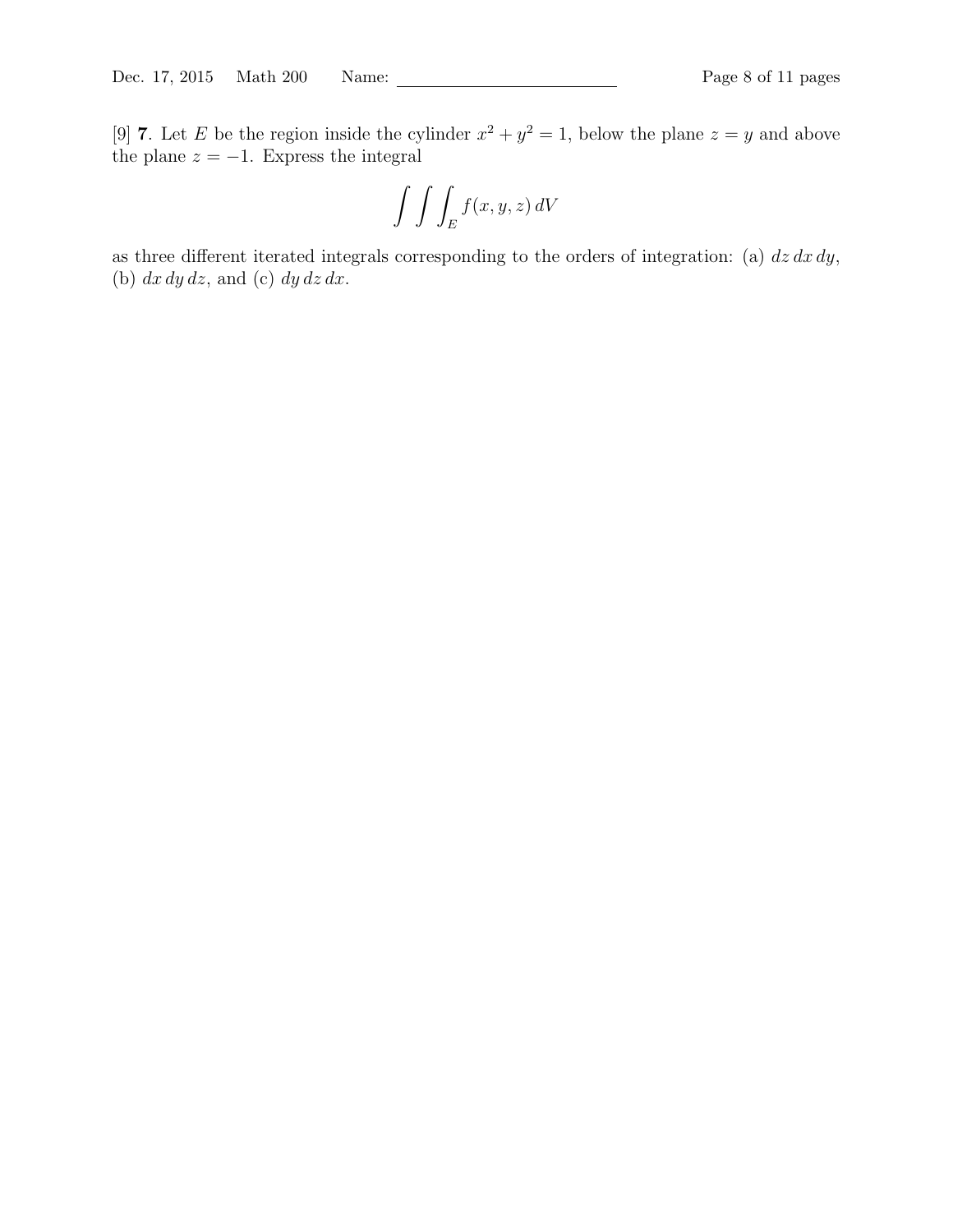$$
I = \int \int \int_E z(x^2 + y^2 + z^2) dV
$$

- a) Write  $I$  in terms of cylindrical coordinates. Do not evaluate.
- b) Write  $I$  in terms of spherical coordinates. Do not evaluate.
- c) Calculate I.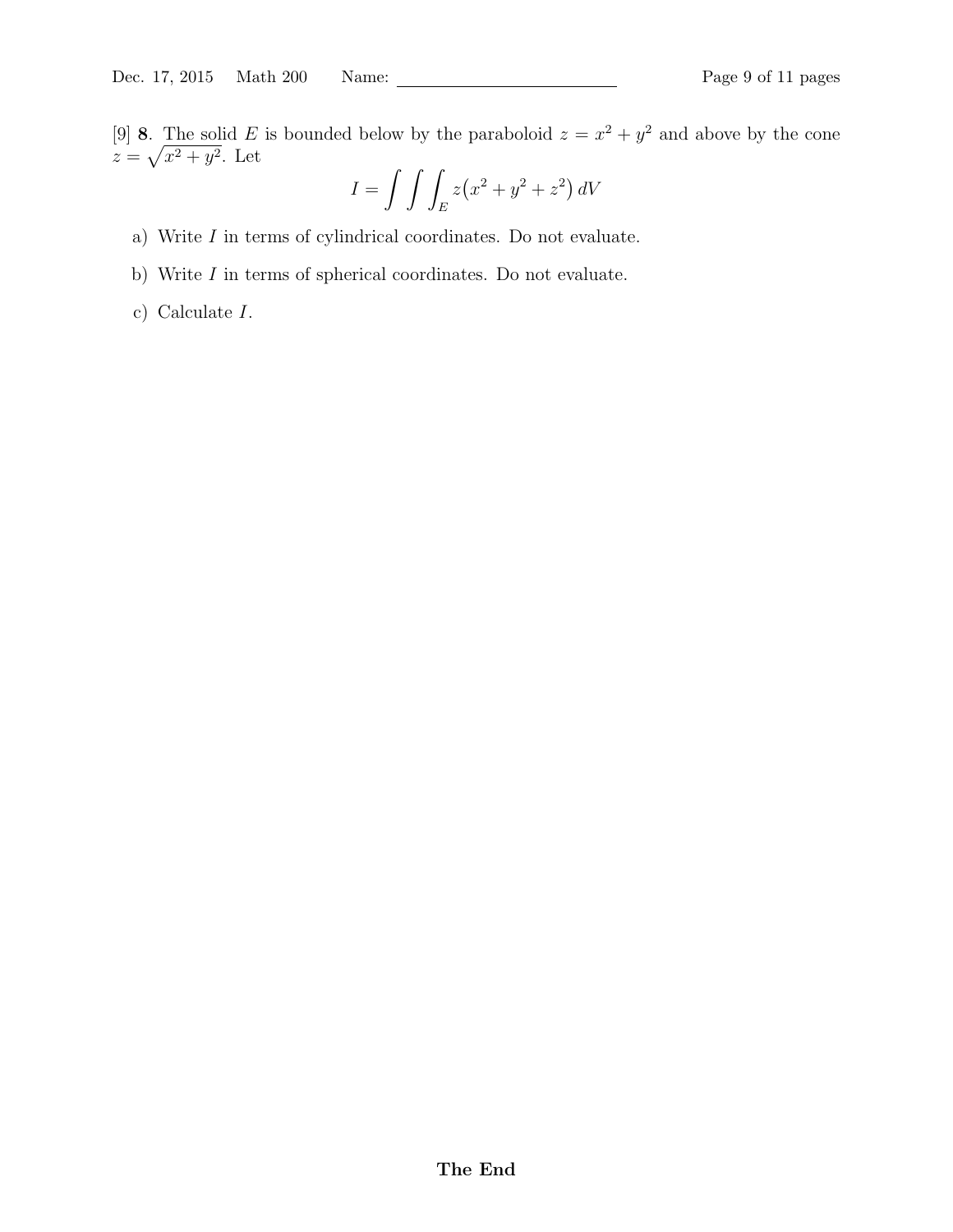### Formula Sheet for Math 200 Final Exam, Fall 2015

$$
\langle a_1, a_2, a_3 \rangle \cdot \langle b_1, b_2, b_3 \rangle = a_1 b_1 + a_2 b_2 + a_3 b_3 = |\mathbf{a}| |\mathbf{b}| \cos \theta
$$

$$
\text{proj}_{\mathbf{a}} \mathbf{b} = \left(\frac{\mathbf{a} \cdot \mathbf{b}}{|\mathbf{a}|^2}\right) \mathbf{a} = \left(\frac{\mathbf{a} \cdot \mathbf{b}}{|\mathbf{a} \cdot \mathbf{a}}\right) \mathbf{a}
$$

$$
Det(\mathbf{a}, \mathbf{b}) = \begin{vmatrix} a_1 & a_2 \\ b_1 & b_2 \end{vmatrix} = a_1b_2 - a_2b_1 = -\begin{vmatrix} b_1 & b_2 \\ a_1 & a_2 \end{vmatrix} = -Det(\mathbf{b}, \mathbf{a})
$$

$$
\text{Det}(\mathbf{a}, \mathbf{b}, \mathbf{c}) = \begin{vmatrix} a_1 & a_2 & a_3 \\ b_1 & b_2 & b_3 \\ c_1 & c_2 & c_3 \end{vmatrix} = a_1 \begin{vmatrix} b_2 & b_3 \\ c_2 & c_3 \end{vmatrix} - a_2 \begin{vmatrix} b_1 & b_3 \\ c_1 & c_3 \end{vmatrix} + a_3 \begin{vmatrix} b_1 & b_2 \\ c_1 & c_2 \end{vmatrix}
$$

 $Det(**a**, **b**, **c**) = **a**$  $\bigg\langle \bigg|$  $b_2$   $b_3$  $c_2$   $c_3$  $\begin{array}{c} \begin{array}{c} \begin{array}{c} \end{array} \\ \begin{array}{c} \end{array} \end{array} \end{array}$ , −  $\begin{array}{c} \begin{array}{c} \begin{array}{c} \end{array} \\ \begin{array}{c} \end{array} \end{array} \end{array}$  $b_1$   $b_3$  $c_1$   $c_3$  $\begin{array}{c} \hline \rule{0pt}{2.2ex} \\ \rule{0pt}{2.2ex} \end{array}$ ,  $\begin{array}{c} \hline \rule{0pt}{2.5ex} \\ \rule{0pt}{2.5ex} \end{array}$  $b_1$   $b_2$  $c_1$   $c_2$  $\begin{array}{c} \begin{array}{c} \begin{array}{c} \begin{array}{c} \end{array}\\ \begin{array}{c} \end{array}\\ \begin{array}{c} \end{array}\\ \begin{array}{c} \end{array}\\ \begin{array}{c} \end{array}\\ \begin{array}{c} \end{array}\\ \begin{array}{c} \end{array}\\ \begin{array}{c} \end{array}\\ \begin{array}{c} \end{array}\\ \begin{array}{c} \end{array}\\ \begin{array}{c} \end{array}\\ \begin{array}{c} \end{array}\\ \begin{array}{c} \end{array}\\ \begin{array}{c} \end{array}\\ \begin{array}{c} \end{array}\\ \begin{array}{c} \end{array}\\ \begin{array}{c}$  $\setminus$  $= \mathbf{a} \cdot (\mathbf{b} \times \mathbf{c}).$  $\mathbf{b} \times \mathbf{c} =$  $\left\langle \right|$  $b_2$   $b_3$  $c_2$   $c_3$  , −  $b_1$   $b_3$  $c_1$   $c_3$  ,  $b_1$   $b_2$  $c_1$   $c_2$  $\begin{array}{c} \begin{array}{c} \begin{array}{c} \end{array} \\ \begin{array}{c} \end{array} \end{array} \end{array}$  $\setminus$ 

$$
|\mathbf{b} \times \mathbf{c}| = |\mathbf{b}| |\mathbf{c}| |\sin \theta|
$$

 $\text{Det}(\mathbf{a},\mathbf{b},\mathbf{c}) = -\text{Det}(\mathbf{b},\mathbf{a},\mathbf{c}) \quad \text{so} \quad \mathbf{a} \cdot (\mathbf{b} \times \mathbf{c}) = -\mathbf{b} \cdot (\mathbf{a} \times \mathbf{c})$ 

 $x = x_0 + at$ ,  $y = y_0 + bt$ ,  $z = z_0 + ct$ ,  $x - x_0$ a  $=\frac{y-y_0}{y}$ b  $=\frac{z-z_0}{z}$ c

$$
\mathbf{r}_0 + t\mathbf{v}, \quad (1-t)\mathbf{r}_0 + t\mathbf{r}_1
$$

$$
\mathbf{n} \cdot (\mathbf{r} - \mathbf{r}_0) = 0, \quad a(x - x_0) + b(y - y_0) + c(z - z_0) = 0
$$

$$
dist(ax + by + cz + d_1 = 0, ax + by + cz + d_2 = 0) = \frac{|d_1 - d_2|}{|\langle a, b, c \rangle|}
$$

Distance from a point  $P(x_1, y_1, z_1)$  to the plane  $ax + by + cz + d = 0$  is

$$
D = |ax_1 + by_1 + cz_1 + d| / \sqrt{a^2 + b^2 + c^2}.
$$